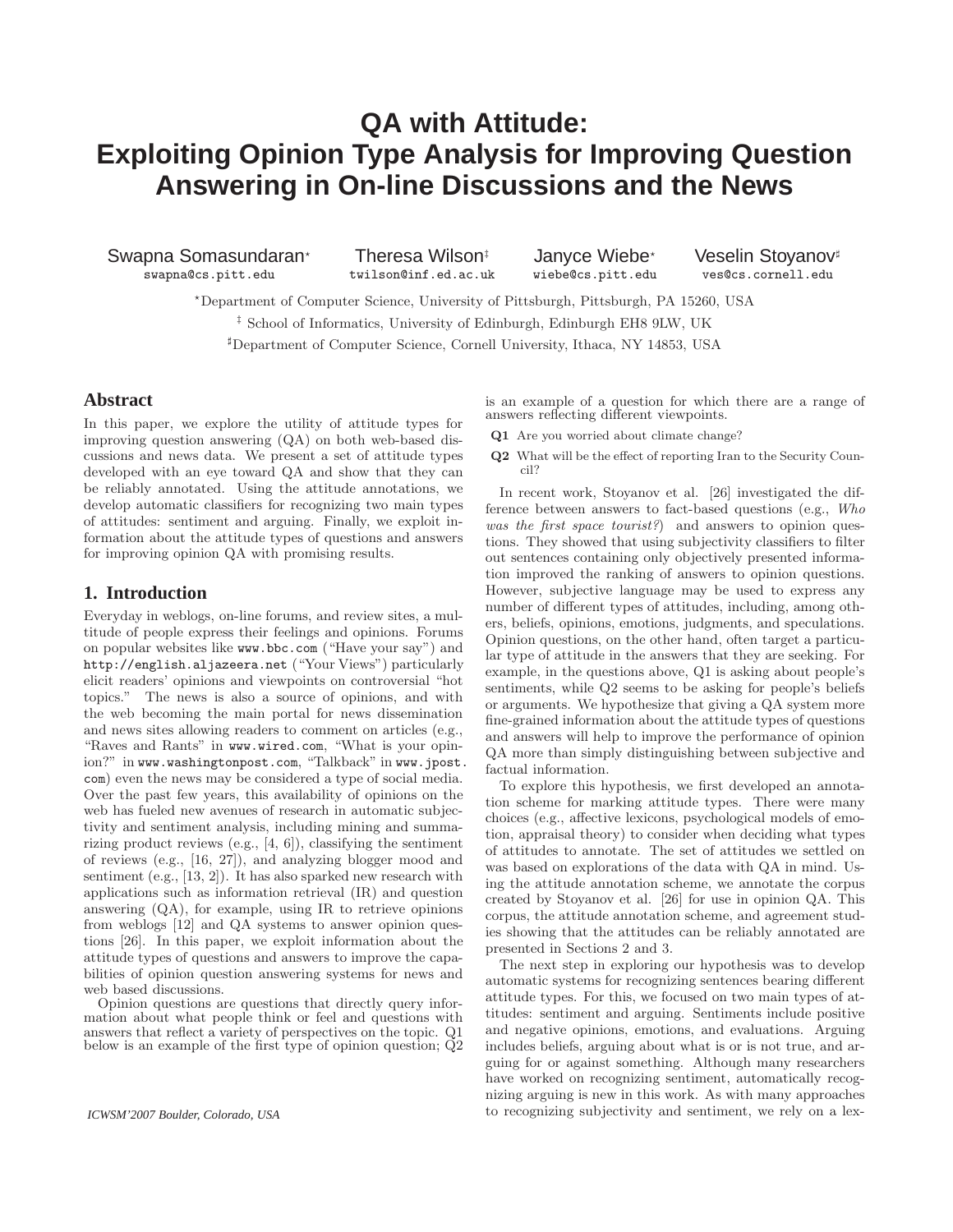icon containing information about the subjectivity of clues. Additionally, for this work we take the novel approach of first disambiguating instances of clues from the lexicon to determine which in context are actually being used to express a sentiment or subjectivity. Our automatic systems for recognizing sentiments and arguing are presented in Section 4.

In the last part of the paper (Section 5), we explore whether the manual attitude annotations and results from the automatic attitude recognizers can be exploited for improving QA. One way in which opinion questions differ from many types of fact-based questions is that, rather than having a single best answer, opinion questions often have many relevant answers, which may reflect a variety of different viewpoints. For example, question Q2 above has a number of relevant answers, including all of the following:

- The effect will be that we will get into exactly the same situation as we did with Iraq.
- The benefits of reporting Iran to the security council will ensure a international consensus will be used to develop an appropriate solution to this problem.
- Iran, however, has chosen to call the tune, and will therefore dance before the Security Council, which is correct.

Traditionally, frameworks for evaluating QA systems use the mean reciprocal rank (MRR) and the mean rank of the first answer (MRFA). However, these metrics focus only on the ranking of the first correct answer. When there are many different and relevant answers to a question, as is often the case for opinion questions, MRR and MRFA fail to measure how well the system may actually be performing. Therefore, in this paper we propose to extend the evaluation framework for opinion QA to include two additional metrics: Average Precision and Sliding Ratio. Both of these metrics consider the ranking of all possible answers, not just the first best answer. These two metrics are described in Section 5.2.

# **2. Data**

For the experiments in this paper, we use two corpora: the Multi-perspective Question Answering (MPQA) Opinion Corpus version  $1.2^1$  [29] and the Have Your Say (HYS) dataset. The MPQA Corpus contains 535 documents from the world press on a variety of topics. All documents in the collection are marked with expression-level opinion annotations. The HYS dataset is a collection of data that we compiled from blogs and from user responses to questions posted on the BBC: Have Your  $Say^2$  website. BBC: Have Your Say poses questions on current controversial issues and invites readers to answer the questions and give their opinions.

For the attitude classification experiments, we use 284 documents from the MPQA Corpus. These documents are annotated with attitudes as described in the next section.

The QA experiments use the OpQA dataset, a subset of documents from the MPQA Corpus that were annotated with questions and answers by Stoyanov et al. [26], and the HYS dataset. The OpQA dataset contains 98 documents, all of which are included in the set of documents marked with attitude annotations. The HYS dataset contains 1,720 documents of which 1,597 are short reader responses from BBC: Have Your Say on 6 debate topics and 123 are weblogs on the same topics. The questions and answers marked on the datasets and used for the QA experiments are described in Section 5.

# **3. Attitude annotations**

Although in this paper we focus on whether two general types of attitudes, sentiment and arguing, are useful for improving QA, investigating the usefulness of other types of attitudes and more detailed attitude distinctions (e.g., positive sentiment v. negative sentiment) in QA is part of our overall research goal. Exploring the data with this in mind, we developed the following set of attitude types:

| <i>Positive Sentiment</i> | <i>Positive Agreement</i> | Speculation    |
|---------------------------|---------------------------|----------------|
| <i>Negative Sentiment</i> | Negative Agreement        | Other Attitude |
| <i>Positive Arquing</i>   | <i>Positive Intention</i> |                |
| <i>Negative Arguing</i>   | <i>Negative Intention</i> |                |

Positive sentiments include positive emotions, evaluations, and stances. Negative sentiments include negative emotions, evaluations, and stances. Positive arguing includes beliefs, arguing for something, and arguing that something is true or so. Negative arguing includes disbelief, arguing against something, and arguing that something not true or so. The definition of the remaining attitude types are omitted as they are not the focus of this paper.

We add the attitudes as a layer of additional annotation on top of the existing annotations in the MPQA Corpus [29]. Specifically, for each direct subjective frame in a sentence, an annotator creates one or more attitude annotations and links the attitude annotations back to the direct subjective frame. Direct subjective frames are used to mark direct references to private states (e.g., believe and admiration) and speech events expressing private states (e.g., praise and deny). A private state [19] is any internal mental or emotional state. Private states include beliefs, sentiments, evaluations, speculations, intentions, etc.

Each attitude annotation is represented as a frame with the following slots: ID, text span, attitude type, intensity, and target id. IDs are used to link attitude frames to direct subjective frames. The text span is the span of text that conveys the attitude. The attitude type is one of the 10 listed above. The intensity of an attitude is marked using the following scale: low, low-medium, medium, medium, medium-high, high. Finally, the *target id* is used as a link to the annotation capturing the target of the attitude<sup>3</sup>.

Sentence (1) gives an example of both arguing and sentiment attitudes; the direct subjective frames are given in bold.

(1) "I think people are happy because Chavez has fallen."

For the direct subjective frame for "think," there is a positivearguing attitude: In the context of the sentence, the speaker referred to by "I" is expressing her belief about what people feel about the fall of Chavez. For the direct subjective frame for "are happy," two attitudes are marked. A positive sentiment is marked to capture the positive sentiment of the people toward the fall of Chavez. In addition, a second attitude annotation is marked to capture that the phrase "happy that Chavez has fallen" expresses the people's negative sentiment toward Chavez himself.

The MPQA Corpus version 1.2 does contain some information about sentiments, specifically, contextual polarity judgments. Wilson et al. [30] added the contextual polarity judgments, which can be positive, negative, both, or neutral. The contextual polarity annotations are quite useful, and we exploit them later in our classification experiments. However,

<sup>1</sup> Freely available from www.cs.pitt.edu/mpqa.

<sup>2</sup> http://news.bbc.co.uk/1/hi/talking\_point/default. stm

Although the targets of attitudes are undoubtedly important for QA, we omit further discussion of target annotations as they are beyond the scope of this current work.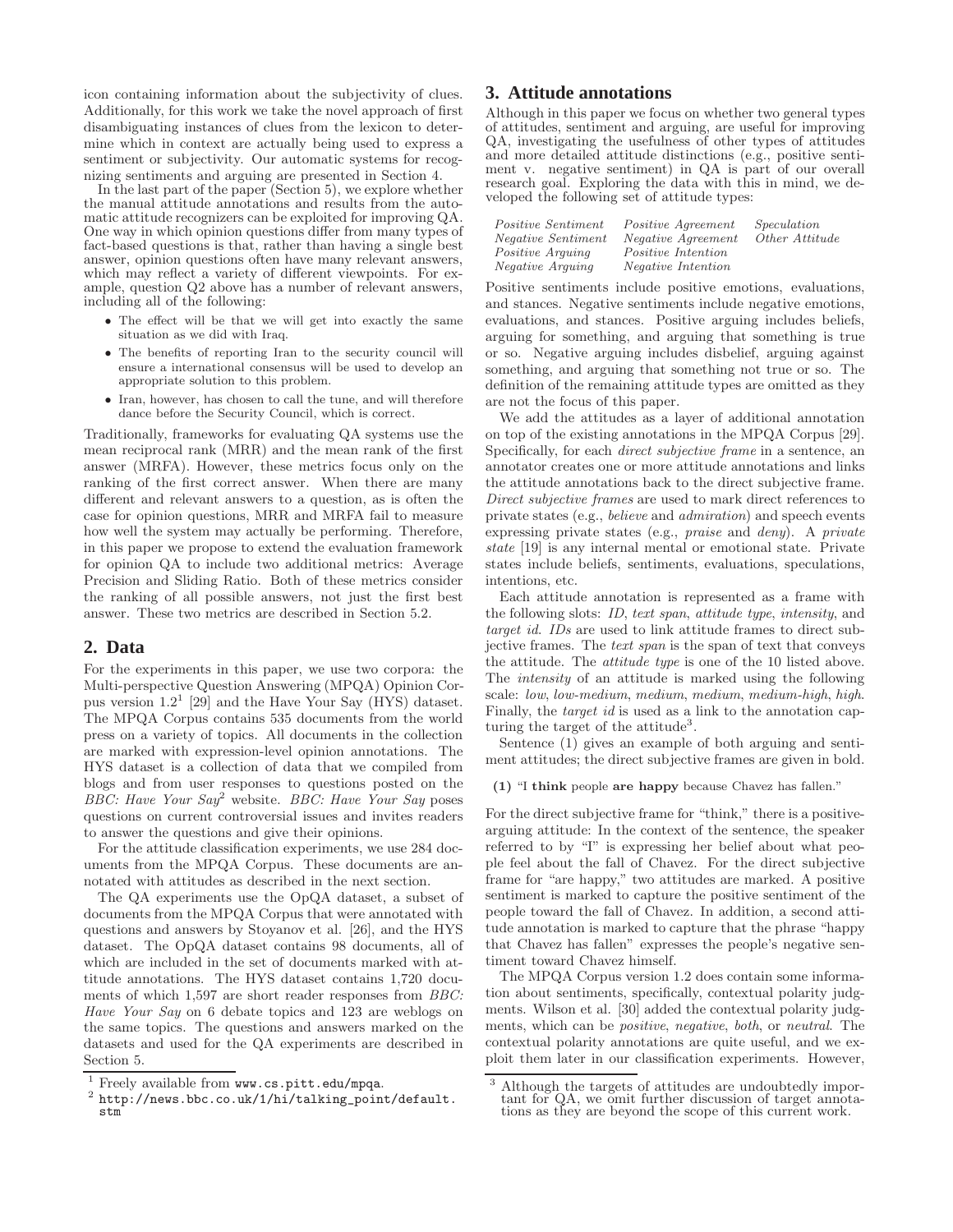| Study | Marked | Recall | Arguing | Sentiment |
|-------|--------|--------|---------|-----------|
|       | 515    |        | $33\%$  |           |
|       | 549    | 36%    | 38%     | 14%       |
| Study |        |        |         |           |
|       | 247    | ,5%    | $26\%$  |           |
|       | 283    | 20     | 23%     | 54%       |

Table 1: Attitude annotations in the two studies

they only provide partial information about the overall sentiments that may be expressed in a sentence. In addition, there is still a need for information about other types of attitudes that may be in the sentence, such as arguing.

# **3.1 Agreement studies**

We conducted two inter-annotator agreement studies. In the first study, two judges independently annotated 13 documents with 325 sentences and 409 direct subjective annotations. Two months later<sup>4</sup>, the same two judges annotated another 11 documents with 211 sentences and 207 direct subjective annotations. All intensity and contextual polarity attributes were removed from these documents before each study.

Table 1 gives a brief description of the attitudes marked by the judges in the two studies. The first column shows the number of attitudes marked by each judge. The Recall column gives the percentage of those attitude annotations also marked by the other judge. The third and fourth columns show the percentage of attitudes that were of type arguing (positive or negative) and sentiment (positive or negative).

From Table 1 we see that there is a high degree of overlap in the attitudes marked by the two judges. Using the set of annotations that both judges marked, we calculated Cohen's Kappa  $(\kappa)$  and percent agreement for attitude types. For Study 1, judges have a  $\kappa$  of 0.79 (83%), and for Study 2 their  $\kappa$  is 0.81 (85%).

Because the unit of analysis is the sentence for both the QA system and the attitude classifiers, and the attitude classifiers are more general, identifying whether a sentence bears a sentiment or arguing attitude, we also measure sentence-level agreement for sentiment and arguing judgments. For each judge, we derive sentence-level sentiment and arguing judgments based on the lower-level attitudes that they marked in the sentence. In Study 1, we measure sentence-level agreement for the 263 sentences containing attitude annotations. In Study 2, there are 135 sentences with attitude annotations. Sentence-level sentiment agreement is  $\kappa$  0.63 (83%) in Study 1 and  $\kappa$  0.57 (86%) in Study 2. Arguing agreement is  $\kappa$  0.68 (84%) in Study 1 and  $\kappa$  0.64 (83%) in Study 2.

# **4. Attitude classification**

In this section, we use the MPQA Corpus to train and evaluate classifiers for identifying sentence-level sentiment and arguing. The features we use are counts of different sets of instances of clues from a large lexicon, as well as bagof-words features. Because not every instance of a clue is necessarily being used to express a sentiment or opinion, in the experiments, we also investigate the utility of first automatically disambiguating the clue instances before using them in sentence-level classification.

To disambiguate instances from the lexicon, we train two expression-level classifiers using the annotations in version

1.2 of the MPQA Corpus. The first classifier is a sentimentexpression classifier. The sentiment-expression classifier is trained using the contextual polarity annotations to determine if an instance from the lexicon is being used to express a sentiment. The second classifier is a subjective-expression classifier. The subjective-expression classifier is trained using the subjective expressions<sup>5</sup> marked in the MPQA Corpus, to determine whether an instance from the lexicon is subjective in context.

We use 10-fold cross validation to evaluate both the expressionlevel classifiers and the sentence-level attitude classifiers. The folds are created by first randomly assigning to the different folds the 4,499 sentences from the 284 documents with attitude annotation. Then the 5,788 sentences from the remaining 210 test documents are randomly assigned to folds. For the expression-level classifiers, all 10,287 sentences are used for the experiments. For the sentence-level attitude classifiers, only the subset with attitude annotations are used.

#### **4.1 Lexicon**

For the experiments in this section, we use the list of over 8,000 subjectivity clues made available by [30]. Subjectivity clues are words and phrases that may be used to express private states, i.e., they have subjective usages (though they may have objective usages as well). All the clues in the lexicon are single words.

Each word in the subjectivity lexicon is tagged with two pieces of information: its reliability type and its prior polarity. Words that are subjective in most contexts have the reliability type strongly subjective (strongsubj), and those that may only have certain subjective usages have the reliability type weakly subjective (weaksubj). Prior polarity captures whether a word out of context typically evokes something positive or something negative. The values for prior polarity are positive, negative, both and neutral.

For the experiments in this paper, we added one more piece of information to each clue in the lexicon: its prior arguing polarity. The prior arguing polarity takes on the values positive, negative or neutral. Arguing polarity is intended to capture whether a word out of context seems like it would be used to argue for or against something, or to argue that something is or is not true. Examples of words with positive arguing polarity are accuse, must, and absolutely. Examples of words with negative arguing polarity are deny, impossible, and rather.

# **4.2 Expression classifiers**

The sentiment-expression classifier that we use is similar to the one presented in [30], but with a few changes to some features, which we found give slightly better results. The sentiment-classifier<sup>6</sup> in [30] uses 29 features to disambiguate each clue instance. The features represent information about the clue instance, information about the clue from the lexicon, information about how the clue instance relates to other word and clue instances in the surrounding context, information about the position of the clue instance in the sentence, information about counts of other clues in the current, previous, and next sentence, and information about the document

<sup>4</sup> During which the judges at times discussed their annotations.

<sup>5</sup> Wiebe et al. [29] define a subjective expressions as all expressive subjective element annotations and any direct subjective annotations with an *expression intensity* greater than neutral.

 $^6$  Referred to as the neutral-polar classifier in [30].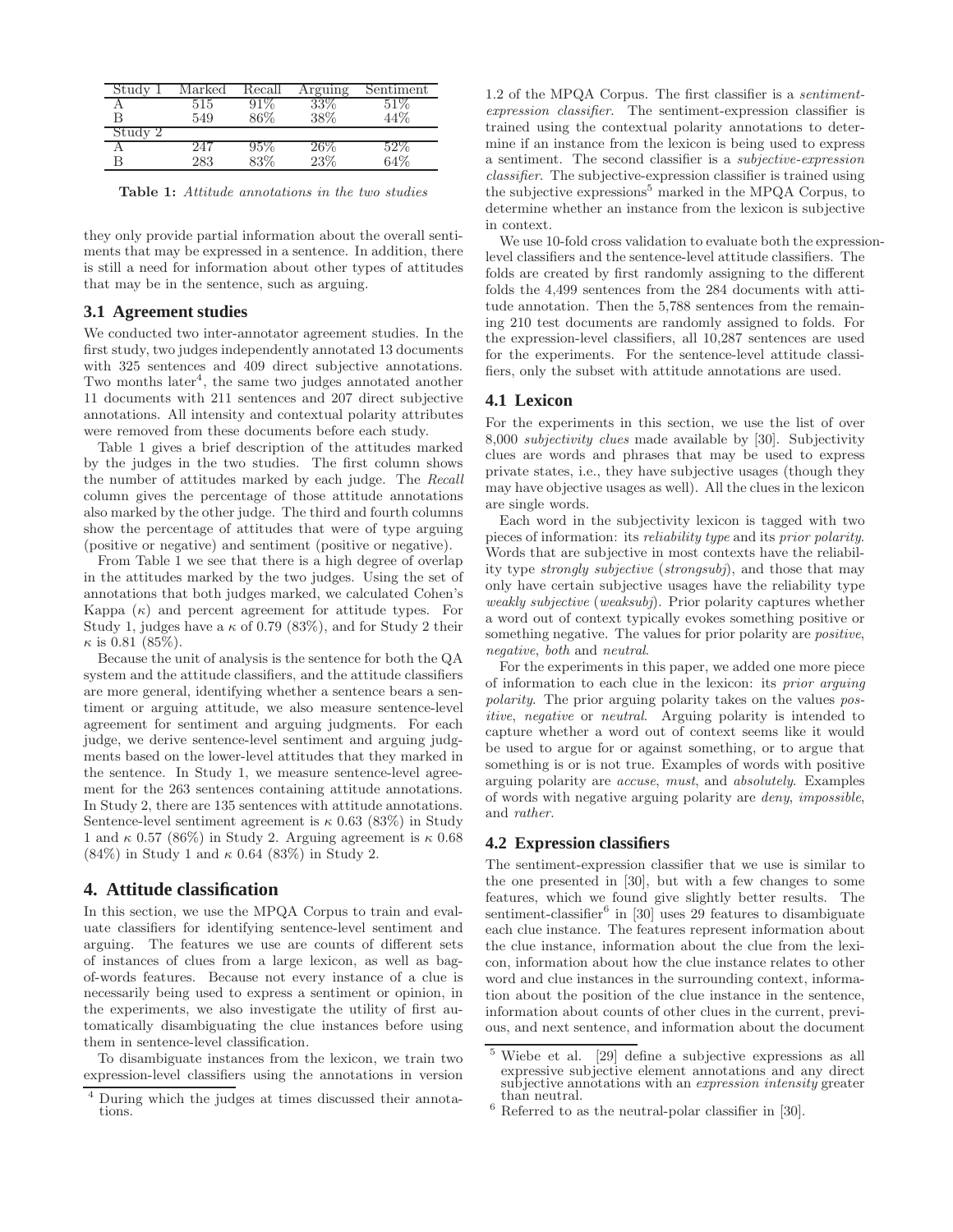accuse accusing accused accuses believe believing believed believes deny denying denied denies must should clearly cannot clear

## Table 2: High-precision arguing clues

topic. For this work, the feature in [30] that captured context using the previous, current, and next word is replaced with two features representing the parts-of-speech of the previous and next word, respectively. Features that were previously counts were changed to be set-valued features, {0, 1, 2, 3}, where 3 represents a count of 3 or more. In addition, we added three new features that capture whether the clue instance is modifying, is being modified by, and is in a conjunction with another clue instance from the lexicon with a given polarity. The subjective-expression classifier was trained using the same features as the sentiment-expression classifier, with the exception of the three new polarity modification features.

Both expression-level classifiers were trained using BoosTexter AdaBoost.MH [24] with 5000 rounds of boosting. In 10 fold cross-validation experiments, the sentiment-expression classifier achieves an accuracy of 76.8% (sentiment recall 58.8%, precision 73.1%, and F-measure 65.1). A baseline classifier that uses just the prior polarity of the clue from the lexicon to classify each instance, has an accuracy of 52.6%. In cross-validation experiments, the subjective-expression classifier achieves an accuracy of 77.4% (subjective recall 80.1%, precision 80.2%, and F-measure 80.1). A baseline classifier that marks every strongsubj clue instance as subjective has an accuracy of 61.3%.

#### **4.3 Sentence-level attitude classification**

The sentence-level sentiment and arguing classifiers are binary classifiers. The sentiment classifiers judge only whether a sentence contains a sentiment, and the arguing classifiers similarly determine only whether a sentence is arguing.

For each sentence, the gold-standard sentiment and arguing classes are determined based on the attitude annotations in the sentence and their intensities. If a sentence contains an attitude annotation that is a Positive Sentiment or a Negative Sentiment with an intensity greater than low, then it is a sentiment sentence. The gold-standard class for arguing is determined in the same way.

We experiment both with classifiers trained using  $\text{SVM}^{light}$ (SVM) [7] and with rule-based (RB) classifiers. For the SVM classifiers, we use bag-of-words features and features that are counts of instances of different sets of clues from the lexicon. The following are the different classifiers:

## Sentiment Classifiers: SVM-BL, SVM-cluelex, SVM-clueauto, RB-cluelex, RB-clueauto

#### Arguing Classifiers: SVM-BL, SVM-cluelex, SVM-clueauto, RB-clue

SVM-BL is a baseline classifier that uses as features all the words in a sentence (bag-of-words).

SVM-cluelex and SVM-clueauto classifiers use bag-of-words features plus four features representing counts of different sets of clues. For the sentiment classifiers, these four features are strongsubj-sentiment count, strongsubj-neutral count, weaksubjsentiment count, weaksubj-neutral count. For the SVM-cluelex sentiment classifier, whether a clue instance is strongsubj/ weaksubj or sentiment/neutral is determined based on the reliability class and prior polarity of the clue in the lexicon.

Sentiment clues are those with positive, negative, or both prior polarity. For the SVM-clueauto sentiment classifier, whether an instance is sentiment or neutral is determined based on the output of the sentiment-expression classifier.

For arguing, the SVM-cluelex and SVM-clueauto classifiers use bag-of-words plus the features: strongsubj-arguing count, strongsubj-neutral count, weaksubj-arguing count, weaksubjneutral count. For the SVM-cluelex arguing classifier, whether a clue instance is strongsubj/weaksubj or arguing/neutral is determined based on the reliability class and prior arguing polarity of the clue in the lexicon. For the SVM-clueauto arguing classifier, this information is also obtained from the lexicon, but only clue instances that are subjective according the subjective-expression classifier are used.

The rule-based classifiers are RB-cluelex, RB-clueauto, and RB-clue. RB-cluelex is a sentiment classifier that marks a sentence as a sentiment sentence if it contains one or more strongsubj, sentiment clue instances from the lexicon. RBclueauto marks a sentence as a sentiment sentence if it contains one or more sentiment clue instances as identified by the output of the sentiment-expression classifier. RB-clue is an arguing classifier that marks a sentence as arguing if it contains one or more of the high-precision, arguing clues listed in Table 2.

Table 3 gives the results for the different sentiment and arguing classifiers. All results are averages over 10-fold crossvalidation experiments. The results in bold significantly improve over the over the baseline (SVM-BL) for the given attitude classifier, as measured using a two-sided t-test ( $p <$ 0.05). For both sentiment and arguing, the best classifier is SVM-clueauto as measured by accuracy. This is the classifier that uses the output from the expression-level sentiment classifier (for sentiment) or the expression-level subjectivity classifier (for arguing) to disambiguate clue instances from the lexicon. Interestingly, the rule-based classifier RB-clueauto, which uses only output from the expression-level sentiment classifier, performs almost as well as the SVM-clueauto sentiment classifier in terms of accuracy, and slightly better in terms of sentiment F-measure.

The results in Table 3 also show that disambiguating clue instances from the lexicon is helpful for sentence-level attitude classification. Comparing the SVM-clueauto sentiment classifier to the SVM-cluelex sentiment classifier, the SVM-clueauto classifier gives a significantly higher accuracy  $(p < 0.05)$ . The same is true for the RB-clueauto classifier as compared to the RB-cluelex classifier. For arguing, the SVMclueauto classifier also performs better than the SVM-cluelex classifier, although the improvements are not significant.

# **5. Question answering experiments**

To test the impact of attitude-type analysis on QA, we use a simple QA system, similar to the one used by Stoyanov et al. [26]. This QA system retrieves answer sentences based on keyword matching, which forms our baseline. The answers are then re-ranked based on the results of attitude-type analysis. For comparison, we also re-rank answers based on the more general, subjective/fact distinction used in [26].

As previously mentioned in Section 2, we use two datasets for these these experiments: the OpQA dataset and the HYS dataset. The OpQA dataset is annotated with answers to 15 opinion questions. Of these questions, four have fewer than five answers in the data. These were excluded from the experiments. The HYS data is annotated with answers to 13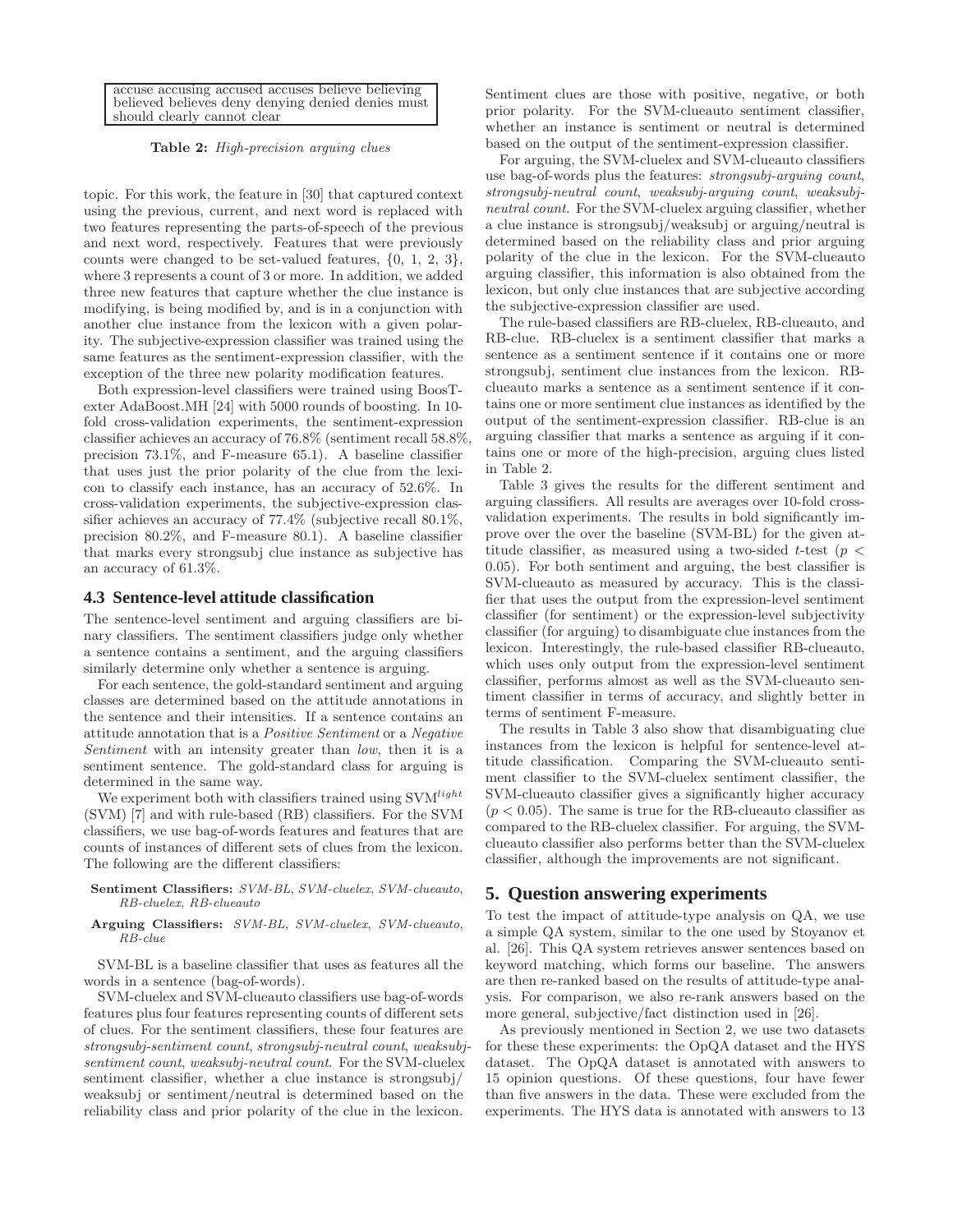| Sentiment         | Acc  | Sent Rec | Sent Prec | Sent F | $\neg$ Sent Rec | $\neg$ Sent Prec | $\neg$ Sent F |
|-------------------|------|----------|-----------|--------|-----------------|------------------|---------------|
| <b>SVM-BL</b>     | 75.2 | 57.2     | 75.7      | 65.2   | 87.4            | 75.0             | 80.7          |
| SVM-cluelex       | 78.0 | 64.8     | 77.1      | 70.4   | 86.9            | 78.5             | 82.5          |
| SVM-clueauto      | 80.0 | 66.8     | 80.6      | 73.1   | 89.0            | 79.8             | 84.1          |
| RB-cluelex<br>41  | 75.2 | 68.5     | 69.6      | 69.1   | 79.7            | 78.9             | 79.3          |
| RB-clueauto<br>5) | 79.2 | 71.5     | 75.8      | 73.6   | 84.5            | 81.4             | 82.9          |
| Arguing           | Acc  | Arg Rec  | Arg Prec  | Arg F  | $\neg$ Arg Rec  | $\neg$ Arg Prec  | $\neg$ Arg F  |
| SVM-BL            | 78.4 | 42.8     | 71.6      | 53.6   | 93.0            | 80.0             | 86.0          |
| SVM-cluelex       | 80.2 | 49.2     | 73.9      | 59.0   | 92.9            | 81.8             | 87.0          |
| SVM-clueauto      | 80.7 | 51.4     | 74.3      | 60.8   | 92.8            | 82.4             | 87.3          |
| RB-clue<br>4)     | 76.0 | 21.7     | 83.1      | 34.4   | 98.1            | 75.5             | 85.3          |

Table 3: Sentence-level attitude classification results

opinion questions. Stoyanov et al. annotated the answers in the OpQA data [26]. We annotated answers in the HYS data using the same scheme and instructions. In the opinion QA task, there are multiple answers and some answers are more relevant than others. The annotators recorded the relevance of an answer by assigning it a number from 1 (less relevant) to 5 (most relevant).

For use in the experiments, we annotated the attitude types of the the 11 OpQA and 13 HYS questions. These questions and their attitude types are listed below (S and A denote Sentiment type and Arguing type respectively).

#### OpQA Questions

(1) Are the Japanese unanimous in their opinion of Bush's position on the Kyoto protocol: S

(2) How is Bush's decision not to ratify the Kyoto protocol looked upon by Japan and other US allies: S

(3) How do European Union countries feel about the US opposition to the Kyoto protocol: S

(4) How do the Chinese regard the human rights record of the United States: S

(5) What factors influence the way in which the US regards the human rights records of other nations: A

(6) Is the US annual human rights report received with universal approval around the world: S

 $(7)$  Did most Venezuelans support the 2002 coup: S

(8) How did ordinary Venezuelans feel about the 2002 coup and subsequent events: S

(9) Did America support the Venezuelan foreign policy followed by Chavez: S

(10) What was the American and British reaction to the reelection of Mugabe: S

(11) What is the basis for the European Union and US critical attitude and adversarial action toward Mugabe: A

#### HYS Questions

(1) Are the protests over the Muhammad cartoons justified: A

(2) What should the response be to the protests over the Muhammad cartoons: A

- (3) Should the Muhammad cartoons have been published: A
- $(4)$  Are you worried about climate change: S
- (5) Is enough being done to tackle climate change: A
- (6) Should the Guantanamo Bay detention center be closed: A
- (7) Do you agree with the UN stance on Guantanamo Bay closure: A

(8) Will the Palestinians be able to form a working government: A (9) How should Israel deal with a Hamas-led Palestinian government: A

(10) Will the Hamas led Palestinian government negotiate with Israel: A

(11) What will be the effect of reporting Iran to the UN Security Council: A

- (12) Should Iran be referred to the UN Security Council: A
- (13) Who is to blame for the poor response to Katrina: S,A

# **5.1 QA system and answer re-ranking**

Given a dataset and a question, the baseline QA system uses keyword matching to identify sentences that are potential answers to the question. The returned answers are then ranked based on confidence scores assigned by the baseline system. We perform several experiments, re-ranking the answers returned by the QA system by determining new scores using the results of the sentence-level attitude-type classifiers, subjective-sentence classifiers, and when possible, manual subjectivity and attitude-type annotations.

To re-rank the answers returned by the system, the baseline system confidence scores (sc1) are normalized to range between 0 and 1. Each answer sentence also receives an opinion/subjectivity score (sc2) based on the classifier used in the given experiment. The score sc2 takes the value 0 or 1.  $\alpha$  sc2 = 1 if the question and answer type match; otherwise,  $\mathit{sc2} = 0$ . According to this requirement, a system making a binary subjective/objective distinction matches subjective questions with subjective answers only. Similarly a system making an attitude type distinction has a non-zero score for sc2 only when sentiment and arguing questions are matched with answers of the respective categories.

The combined-score for each answer sentence is a function of both the QA system confidence and the opinion score: combined-score =  $(\theta \times \textit{sc1}) + ((1 - \theta) \times \textit{sc2})$  where  $\theta$  (determined experimentally) is the fraction of the weight given to sc1. The optimal value for  $\theta$  was found to be 0.7 for sentiment questions and 0.89 for arguing questions. A higher value of theta indicates keyword matching is more prominent in the combined-score.

Once the combined-score has been calculated for each answer, the answers are re-ranked based on this score. For our evaluations, the baseline system is the original output of the QA system before subjectivity/attitude re-ranking.

We experiment with the effect of re-ranking based on the output of six different sentence-level classifiers. Three of the classifiers are subjective-sentence classifiers. The MAN-subj classifier classifies a sentence as subjective or objective based on the manual MPQA annotations. The second classifier, RB-subj, is a high-precision rule-based subjective-sentence classifier [28]. The third classifier, NB-subj is a naive bayes subjective-sentence classifier [28]. These subjectivity classifiers are the ones used by Stoyanov et al. [26].

The remaining three classifiers are attitude-type classifiers. MAN-att is an attitude-type classifier based on the manual attitude annotations. RB-att is a rule-based attitude-type classifier. For sentiment classification, this is the RB-clueauto classifier from Section 4.3. For arguing classification, this is the high-precision (but low recall) classifier RB-clue. Finally,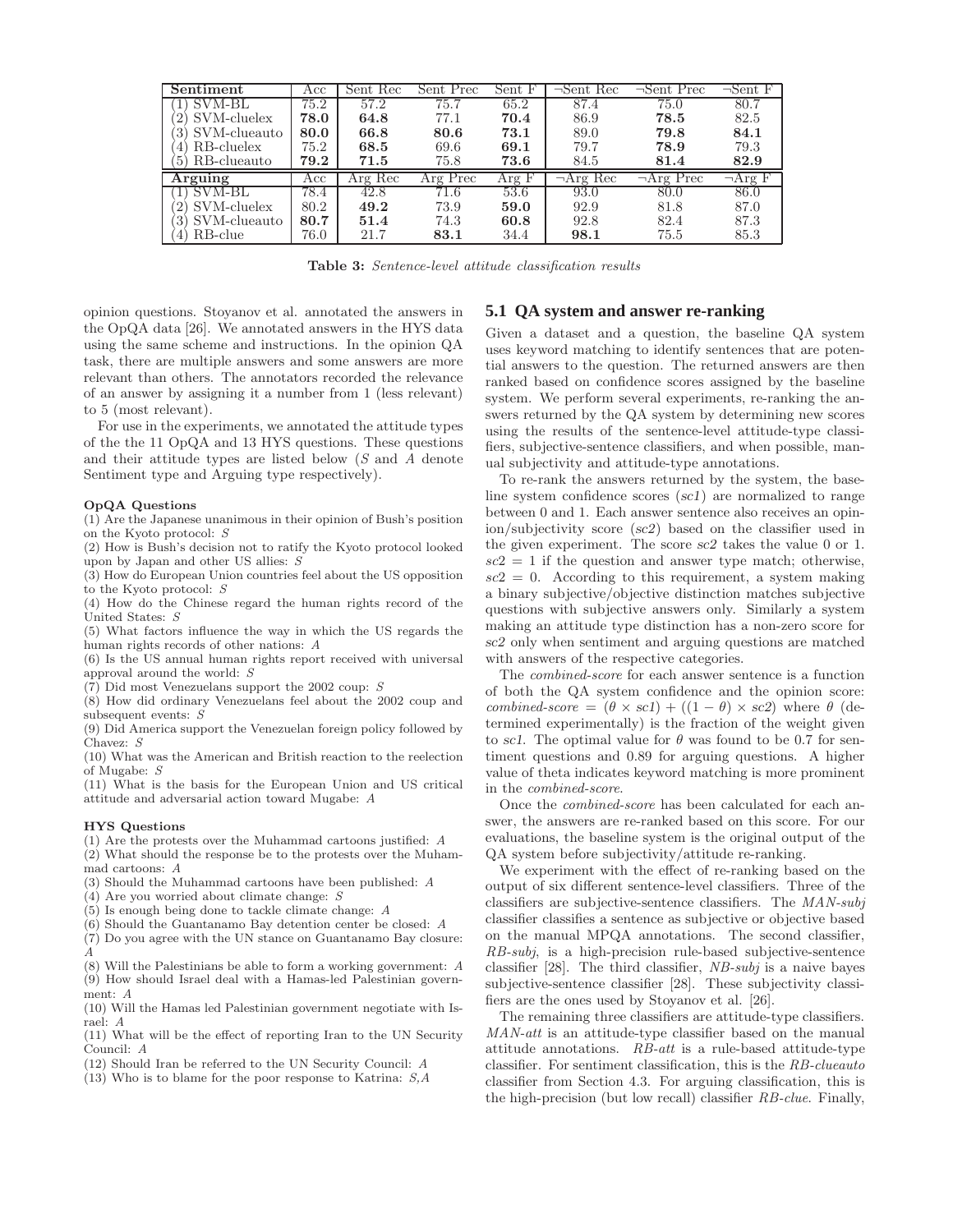|                 | AvePrec                  | mSR                      | <b>MRR</b> | <b>MRFA</b> |
|-----------------|--------------------------|--------------------------|------------|-------------|
| <b>Baseline</b> | 0.107                    | 0.442                    | 0.652      | 2.111       |
| MAN-subj        | $0.119$ p $< 0.01$       | 0.472 p < 0.07           | 0.676      | 1.889       |
| MAN-att         | $0.128 \text{ p} < 0.01$ | $0.488 \text{ p} < 0.05$ | 0.685      | 1.778       |
| RB-subi         | 0.121                    | 0.489                    | 0.759      | 1.556       |
| NB-subi         | 0.110                    | 0.442                    | 0.657      | 2.000       |
| RB-att          | $0.125$ p $< 0.01$       | $0.482 \text{ p} < 0.05$ | 0.694      | 1.778       |
| SVM-att         | $0.128 \text{ p} < 0.01$ | $0.493$ p $< 0.02$       | 0.694      | 1.778       |

Table 4: QA performance on sentiment questions in the OpQA corpus. t-tests were carried out for AvePrec and mSR. For those that are significant over baseline, p-values are given

the SVM-att classifier is the SVM-clueauto classifier from Section 4.3 for both sentiment and arguing.

# **5.2 Evaluation metrics**

As mentioned earlier, our QA task has multiple correct answers. Hence, in addition to the popular QA evaluation metrics like MRR and MRFA that evaluate only the first correct answer, we also evaluate the performance of the QA system using Average Precision (AvgPrec) and modified Sliding Ratio (mSR). Other researchers (e.g., [15]) have also reported the inadequacy of MRR as a performance metric for QA systems that retrieve more than one correct answer.

Average Precision: We use the definition of Average Precision from [3]: "The mean of the precision scores obtained after each relevant document is retrieved, using zero as the precision for relevant documents that are not retrieved." Suppose there are two  $QA$  systems that retrieve n answers, of which exactly m answers are relevant. Using the above definition, the system that assigns a better rank (on average) to the  $m$ correct answers gets a better Average Precision score.

Sliding Ratio: We use the modified sliding ratio (mSR) as defined by [23, 9]. This metric is more sensitive to the ranking of answers than the original sliding ratio proposed by [17], and it takes into account the ordering of the answers based on multi-grade relevance. As mentioned previously, our answer annotations capture 5 levels of relevance. This multi-grade relevance is captured by the mSR.

# **5.3 Evaluation results**

In this section, we present the results of our re-ranking experiments. For each experiment, we re-rank the top 100 answers returned by the baseline system. Re-ranking of the top 400 answers yields similar results and conclusions.

Table 4 gives the results for the sentiment questions in the OpQA dataset. In general, re-ranking based on sentiment produces a larger improvement over the baseline than re-ranking based on subjectivity alone, for all evaluation metrics. The improvements attained by incorporating sentiment information are statistically significant over the baseline for both AvePrec and mSR. These results suggest that the sentiment category distinction is useful for opinion QA.

Table 5 shows the performance of re-ranking based on output of the different classifiers for arguing questions in the OpQA corpus. Re-ranking based on the manual annotations performs better than the baseline for all metrics. Furthermore, re-ranking based on the manual arguing annotations outperforms re-ranking based on the subjectivity annotations across all metrics. This indicates that making the arguing distinction is useful for opinion QA. We did not perform significance tests for these results because there are only two

|                | AvePrec | mSR.  | M K.K | MRFA |
|----------------|---------|-------|-------|------|
| Baseline       | 0.045   | 0.170 | 0.100 | 7.5  |
| MAN-subj       | 0.057   | 0.219 | 0.125 | 5.5  |
| MAN-att        | 0.072   | 0.296 | 0.125 | 5.5  |
| RB-subi        | 0.048   | 0.227 | 0.125 | 5.5  |
| $NB$ - $sub$ j | 0.057   | 0.216 | 0.100 | 6.5  |
| RB-att         | 0.062   | 0.336 | 0.125 | 8.5  |
| SVM-att        | 0.033   | 0.183 | 0.125 | 9.5  |

**Table 5:** QA performance on arguing questions in OpQA corpus

|            | AvePrec        | mSR                    | MRR  | MRFA |
|------------|----------------|------------------------|------|------|
| Baseline   | 0.059          | 0.342                  | 0.50 | 13.8 |
| RB-subj    | 0.059          | 0.335                  | 0.46 | 13.6 |
| $NB$ -subj | 0.059          | 0.338                  | 0.46 | 13.3 |
| $RB$ -att  | 0.059          | 0.345                  | 0.50 | 13.9 |
| SVM-att    | 0.061<br>p<0.1 | $0.357~\text{p}$ < 0.1 | 0.50 | 16.5 |

Table 6: QA performance on arguing questions in the HYS dataset

questions. As for re-ranking based on the automatic arguing classifiers, only RB-att shows improvements over the baseline.

Table 6 shows the performance of the re-ranking experiments on the HYS dataset for the 12 arguing questions<sup>7</sup>. Unlike the results for the OpQA dataset, re-ranking based on subjectivity alone does not help the performance for any of the metrics. On the other hand re-ranking the answers based on the SVM classifier gives an improvement over the baseline for Average Precision as well as mSR. However, none of the conclusions in the arguing category are statistically significant. These results suggest that the arguing category is inherently difficult. We discuss this in detail in the Section 5.4. Evaluation results for the two HYS sentiment questions were similar to those for the sentiment question on the OpQA dataset; they are omitted due to space restrictions.

Using the sentiment questions from the OpQA dataset and the arguing questions from the HYS dataset, we conducted some further analysis, investigating the effect of different values of  $\theta$  on QA performance. All QA systems in Table 4 with  $p < 0.01$  for Average Precision (i.e., MAN-subj, MAN-att, RB-att, and SVM-att) were rerun for the same (sentiment) questions with  $\theta = 0.5$ . The resulting QA performance, evaluated using AvePrec, mSR, MRR and MRFA, was similar to the that shown in Table 4, i.e., each of the systems performed better than the baseline and also maintained their relative ranking with respect to each other. This shows that for sentiment questions, any particular value of  $\theta$  does not favor one sentiment/ subjectivity system over the other. On the other hand, for the arguing questions, all systems performed worse than the baseline for this value of  $\theta$ . The best value of  $\theta$  for arguing questions, as we have seen before, is large. We believe this is because the arguing category is complex resulting in low classifier accuracy. Consequently all the systems rely heavily on keyword matching to get a good performance.

In order to test whether the distinction between attitude types is indeed helpful, we measured the performance (Average Precision) of the QA system when questions of one attitude type were matched with answers of a different attitude type, or a broader category. Table 7 shows the results of these experiments. In the table, "Attitude" is the broader

<sup>7</sup> The HYS dataset does not contain subjectivity or attitude annotations, so there are no results for the MAN-subj or MAN-att classifiers for these questions.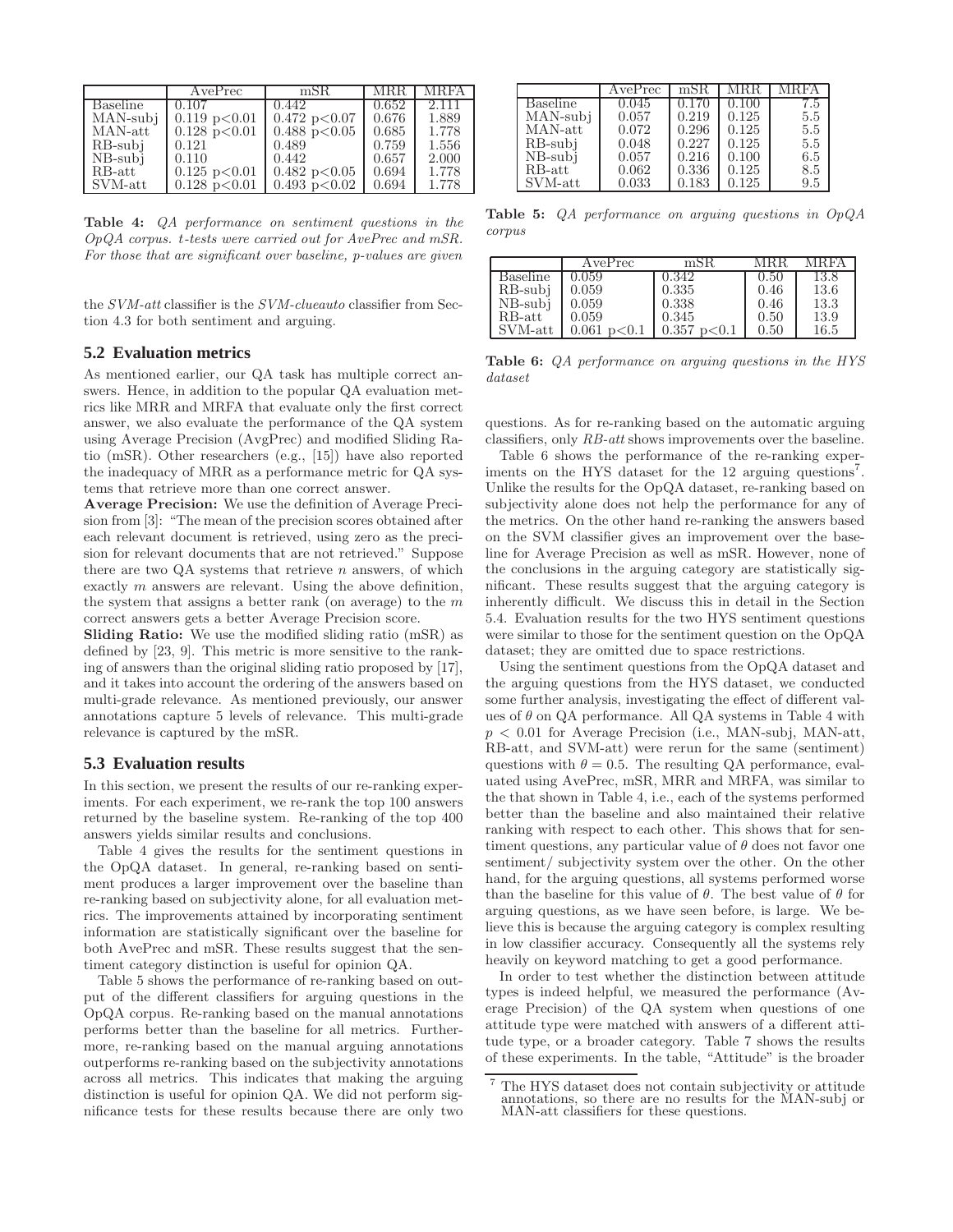|                       | Sentiment Questions<br>$\theta = 0.5, 0.8$ | Arguing Questions<br>$\theta = 0.8$ |
|-----------------------|--------------------------------------------|-------------------------------------|
|                       | Matched with answer types                  |                                     |
| Rank-1                | Sentiment <sup>*</sup>                     | $\text{Arguing}^*$                  |
| $Rank-2$              | Attitude*                                  | $Attitude*$                         |
| $\rm{Rank{\text -}3}$ | Arguing                                    | Sentiment                           |

Table 7: Relative performance of QA systems (Average Precision) when questions of one category were matched with answers of the same or different attitude, or a broader category. \* indicates QA performance was above baseline

category that denotes "either sentiment or arguing." For this experiment, we used the output of the best attitude classifier (SVM-att) for both sentiment and arguing.

The systems with attitude type mismatch (sentiment questions matched with answers classified as arguing and vice versa) exhibit performance below the baseline. The highest ranked system is the one in which sentiment questions are matched with sentiment-type answers and arguing questions are matched with arguing-type answers. Not surprisingly, the broad "Attitude" category, which includes answers of both attitude types, is ranked in the middle. These results reinforce our hypothesis that matching the attitude types of questions and answers helps QA performance.

# **5.4 Discussion**

Automatic detection of the arguing attitude type is difficult in general and particularly complicated for QA. We discuss some of the complexities of this category below:

One can argue against something by arguing for, or suggesting something opposite. In an answer to the question, Are the protest against the Muhammad cartoons justified?, a writer states, "Those insulted by these cartoons are free to ignore them." In this statement, the writer uses the expression, "are free to ignore them," to suggest an alternative to protesting, and in this way argues against the protests.

Rhetoric is used to argue. People often use rhetoric, sarcasm, and humor to make their point. For example, consider the sentence, "Can anybody tell me why the rules against drawing Mohammed should apply to people who don't believe in Islam?", where the writer is arguing that it is alright for a non-believer to have drawn (and hence published) the picture of Mohammed. However, the argument is enveloped in a rhetorical question.

Arguing answers may be indirect and implied, hence difficult to connect to the question. Consider the following answer to the question, Should the Muhammad cartoons have been published?: "Because we have the legal right to freely express our opinions does not justify using these rights to deliberately hurt others." This sentence, conveys, quite easily to the reader, the writer's belief that it was wrong to publish the Muhammad cartoons. However, this meaning is conveyed only in the light of the discourse when the topic under discussion is made clear. Inference is needed to understand that the phrase "legal right to freely express our opinions" is referring to the newspaper's freedom to publish. Further, the speaker uses the expression "deliberately hurt others" to convey his belief that the publication was uncalled for. It requires world knowledge to infer that the cartoons could have hurt someone's feelings.

These complexities of the arguing type give us insight into the low performance of the arguing classifiers and the QA system for arguing questions. However, the analysis of Table 7 shows that making distinction between attitude types is indeed important. Even though the performance of the (SVM) arguing classifier was not at par with the performance of the (SVM) sentiment classifier, matching the arguing type questions with answers classified as arguing yielded better QA performance.

# **6. Related work**

In recent years, complex QA systems, such as HITIQA [25], have ventured to answer analytical exploratory questions like What has been Russia's reaction to U.S. bombing of Kosovo? Such questions characteristically do not have one correct answer. The QA system interacts with the user to expand or reduce the answer space. Knowledge of sentiment and arguing (Russia's sentiment versus what Russia argues should be done) would enable a system to ask the user to choose from "Do you want to know about how the people of Russia feel about the US bombing of Kosovo" or "Do you want to know what the people think Russia should do about the US bombing of Kosovo." Lita et al. [11] call for using a sentiment dimension for definitional QA. They state that answers could be enhanced by adding information on how entities are regarded by different sources. Yu and Hatzivassiloglou [31] and Stoyanov et al. [26] motivate using subjectivity analysis to improve QA. Stoyanov et al. show that subjectivity filtering improves MRR and MRFA for opinion QA. In this work, we use re-ranking instead of filtering, and we consider a finergrained distinction, whether giving a QA system information about sentiment and arguing attitude types is useful.

Re-ranking of pre-selected answers in QA has been used by a number of researchers (e.g., [1, 20, 21]) to improve the performance of QA Systems. These systems re-score the preselected answers based on additional processing and heuristics. Previous work on QA re-ranking [15] has reported that a direct match between questions and answers is an important component in the answer score. This is evidenced in our system too as our best reported system results are obtained when we assign a large weight to the keyword match  $(scl)$ .

The research most closely related to our work on recognizing sentences bearing sentiments and arguing/beliefs is the work on sentence-level subjectivity and sentiment analysis (e.g., [22, 31, 14, 8, 6, 18, 5]). Riloff and Wiebe [22], Yu and Hatzivassiloglou [31], and Kudo and Matsumoto [10] train classifiers to discriminate between subjective and objective sentences. Our work differs from theirs in that we seek to recognize sentences bearing different types of subjective attitudes. Yu and Hatzivassiloglou [31], Nasukawa and Yi [14], Kim and Hovy [8], Hu and Liu [6], Kudo and Matsumoto [10], Popescu and Etzioni [18], and Gamon et al. [5] identify sentences expressing positive and negative sentiments. We also seek to identify sentences where sentiments are expressed; however, this work does not focus on further discriminating positive and negative sentences. We anticipate that for the task of question answering, identifying positive and negative sentiments and arguing will be important for later stages of processing, for example, creating clusters of positive and negative answers to present to the user of the QA system. Yu and Hatzivassiloglou [31], Nasukawa and Yi [14], Kim and Hovy [8], and Hu and Liu [6] classify sentiment sentences by aggregating information about words from a lexicon. We also rely on lexicon information for our sentence classification, but we take the novel approach of first disambiguating the instances